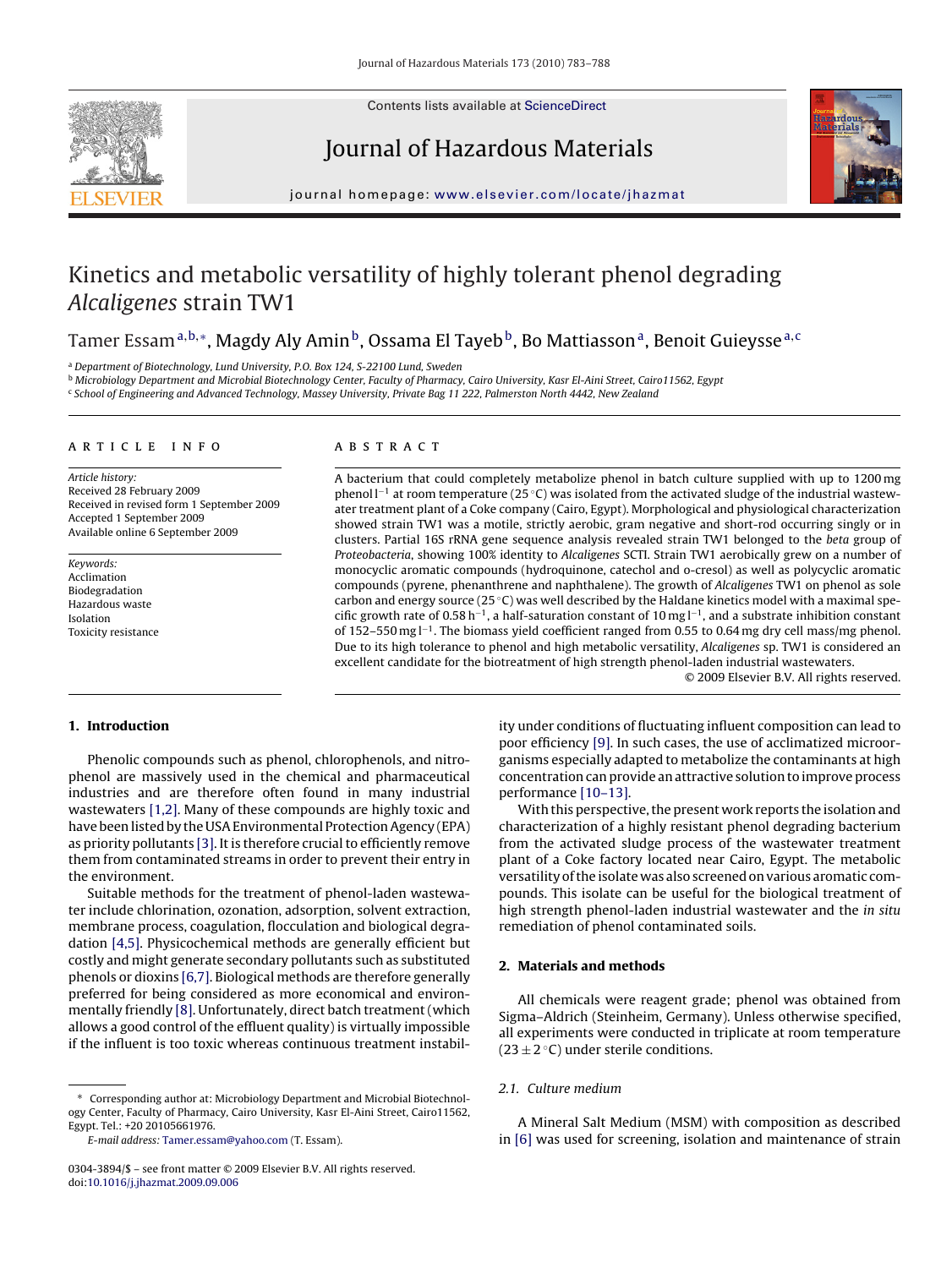<span id="page-1-0"></span>TW1. The pH was adjusted to approx. 7 with 2N NaOH. When needed, the MSM was enriched with 500 mg phenol l<sup>−1</sup> and/or solidified with 2% (w/v) agar.

# 2.2. Enrichment, isolation and maintenance of strains

An activated sludge sample was collected from the aeration tank of the wastewater treatment plant of a Coke factory (Cairo, Egypt). Then, 15 ml of the sludge sample was aseptically transferred into a conical flask filled with 100 ml of MSM medium containing 500 mg phenol l−<sup>1</sup> as a sole organic carbon source and incubated on a rotary shaker at 150 rpm. The optical density at  $600 \text{ nm}$  ( $OD_{600}$ ) of the culture broth was periodically monitored and once microbial growth was established ( $OD_{600} \approx 0.9$ –1.0), 8 ml of culture was transferred to a new shaking flask containing 100 ml of a fresh MSM amended with 500 mg phenol  $l^{-1}$ . This procedure was repeated 3 times before 1 ml of the final culture was aseptically spread onto plates containing MSM with 500 mg phenol  $l^{-1}$  and solidified with 2% agar. Colonies, visible after 2–3 d of incubation (25 ◦C), were then picked and successively subcultured in MSM supplemented with increasing concentration of phenol (successively 200, 400, 600, 800, 1000, and 1200 mg l−1). Finally, 1 ml of the final subculture broth was mixed with 9 ml of saline (sterile 0.9% NaCl) and 1 ml of the dilute suspension was aseptically streaked on phenol agar plates for isolation. A pure culture of strain TW1 was observed after 2–3 d of incubation. Purity was confirmed by microscopic examination of the colonies. Strain TW1 was preserved in enriched solid medium at 4 ◦C or in aqueous MSM containing 20% sterilized glycerol at −80 ◦C.

## 2.3. Morphological and physiological characterization

Morphological characterization and motility test were done using light microscopy (Nikon Optiphot-2 microscope, Japan). Gram stain reaction was done using Difco Gram stain set according to the standard protocol [\[14\]. F](#page-4-0)urther morphological examination was done using Scanning Electron Microscopy (SEM) (JSM-5600 LV scanning electron microscope JEOL, USA Inc. at  $3000-13,000 \times$ magnification) according to [\[15\].](#page-4-0)

Biochemical characterization (Table 1) was done using API 20 NE kit system (bioMérieux, France) according to the manufacture's instructions. The presence of oxidase was determined using a test strip (Microbiology Bactident Oxidase, Merck, Germany). Catalase activity was evaluated by transferring a loop of bacterial cells onto a microscope slide and adding a drop of 3% hydrogen peroxide solution [\[16\].](#page-4-0)

## 2.4. Partial 16S rRNA sequence analysis

Gnomic DNA was obtained and purified according to [\[17\].](#page-4-0) Two universal primers 28f 5 -AGAGTTTGATCCTGGCTCAG-3 (positions 8-28 in E. Coli numbering) and 1512R 5 - ACGGCTACCTTGTTACGACT-3 (positions 1512-1493 in E. Coli numbering) were used to amplify 16S rRNA [\[18\].](#page-4-0) PCR products were purified using a QIA quick PCR purification kit (Qiagen) and resuspended in 40 $\upmu$ l of sterile pure water. DNA sequencing on both strands was performed by the dideoxy chain termination method with an ABI prism 3100 DNA Analyzer, using the ABI Prism BigDye Terminator Cycle Sequencing Ready Reactions kit (PE Biosystems) according to the manufacturer's protocol. The GenBank database (NCBI, USA) was used to search for 16S rRNA sequence similarities.

# 2.5. Metabolic versatility

Under sterile conditions, various organic compounds (Table 2) were supplied as sole carbon source at  $5-50$  mg l<sup>-1</sup> in 250 ml flasks

#### **Table 1**

Physiological characteristics of Alcaligenes sp. TW1 (+, positive reaction; −, negative reaction; (+), weakly positive reaction).

| Characteristics                        |                      | Present study  | [21]      | [22]      |
|----------------------------------------|----------------------|----------------|-----------|-----------|
| Morphology                             |                      | Rods           | Rods      | Rods      |
| Gram reaction                          |                      | $G -$          | $G-$      | $G -$     |
| Motility                               |                      | $+$            | $+$       | $+$       |
| Nitrate reduction<br>(denitrification) |                      | $\ddot{}$      | $+$       | $\ddot{}$ |
| Indol reduction                        |                      |                |           | ng        |
| Glucose fermentation                   |                      |                | $+$       |           |
| Enzyme production                      | Arginine dihydrolase | $(+)$          | ng        |           |
|                                        | Urease               | $\overline{+}$ |           | $^{+}$    |
|                                        | β-Glucosidase        | $\ddot{}$      |           |           |
|                                        | Protease (gelatine   | $\ddot{}$      | $+$       |           |
|                                        | liquifaction)        |                |           |           |
|                                        | β-Galactosidase      | $(+)$          | ng        | $\ddot{}$ |
|                                        | Cytochrom oxidase    | $^{+}$         | $+$       | $\ddot{}$ |
|                                        | Catalase             | $+$            | $+$       | $\ddot{}$ |
| Sugars assimilation                    | Glucose              | $(+)$          | $\ddot{}$ |           |
|                                        | Arabinose            |                |           |           |
|                                        | Mannose              |                | $+$       | $+$       |
|                                        | Mannitol             | $+$            |           | ng        |
|                                        | N-Acetyl-glucosamine |                | ng        | ng        |
|                                        | Maltose              |                |           |           |
|                                        | Potassium gluconate  | $+$            | ng        | $+$       |
| Acids assimilation                     | Capric acid          | $\ddot{}$      | ng        | ng        |
|                                        | Adipic               | $\ddot{}$      | ng        | $+$       |
|                                        | Malic                |                | ng        | $^{+}$    |
|                                        | Phenyl acetic acid   |                | ng        | ng        |
|                                        | Trisodium citrate    | $\ddot{}$      | $+$       | $\ddot{}$ |

containing 100 ml MSM. Each flask was then inoculated with 5 ml cells grown on phenol to the late exponential phase, and incubated on a rotary shaker at 150 rpm. All cultivations were performed in duplicate. A significant increase in the optical density at 600 nm was considered as positive growth. Cells grown on phenol supplied at a similar final Theoretical Oxygen Demand concentration (ThOD) were used as positive controls and flasks that were inoculated, but not supplied with any organic carbon source, served as negative controls. The purity of cultures showing signs of growth was checked microscopically.

## 2.6. Phenol biodegradation and cell growth kinetics determination

The Haldane kinetic model (Eq. [\(1\)\)](#page-2-0) is frequently used to describe growth rate on inhibitory substrates such as phenol in

| Table 2                                                                         |
|---------------------------------------------------------------------------------|
| Substrate screening test of Alcaligenes sp. TW1 $(+,$ growth; $-$ , no growth). |

| Substrate                   | Tested concentration (mg $l^{-1}$ ) | Growth    |
|-----------------------------|-------------------------------------|-----------|
| Phenol                      | 50-1500                             | $\ddot{}$ |
| 4-Nitrophenol (PNP)         | $10 - 50$                           |           |
| 2-Nitrophenol               | $10 - 50$                           |           |
| 4-Chlorophenol              | $10 - 50$                           |           |
| 2,4-Dichlorophenol (DCP)    | $10 - 50$                           |           |
| 2,4,6-Trichlorophenol (TCP) | $5 - 50$                            |           |
| Pentachlorophenol (PCP)     | $5 - 50$                            |           |
| O-Cresol                    | $10 - 50$                           |           |
| P-cresol                    | $10 - 50$                           |           |
| Pyrene                      | $5 - 20$                            | $\ddot{}$ |
| Naphthalene                 | $5 - 50$                            | $\ddot{}$ |
| Phenanthrene                | $5 - 50$                            | $\ddot{}$ |
| Catechol                    | $10 - 50$                           | $\ddot{}$ |
| Hydroquinone                | $10 - 50$                           | $\ddot{}$ |
| Methanol                    | $10 - 50$                           |           |
| Ethanol                     | $10 - 50$                           |           |
| Benzyl alcohol              | $10 - 50$                           |           |
| Resorcinol                  | $10 - 50$                           |           |
| Thiocyanate $(CNS^-)$       | $5 - 50$                            |           |
| Cyanide $(CN^{-})$          | $5 - 50$                            |           |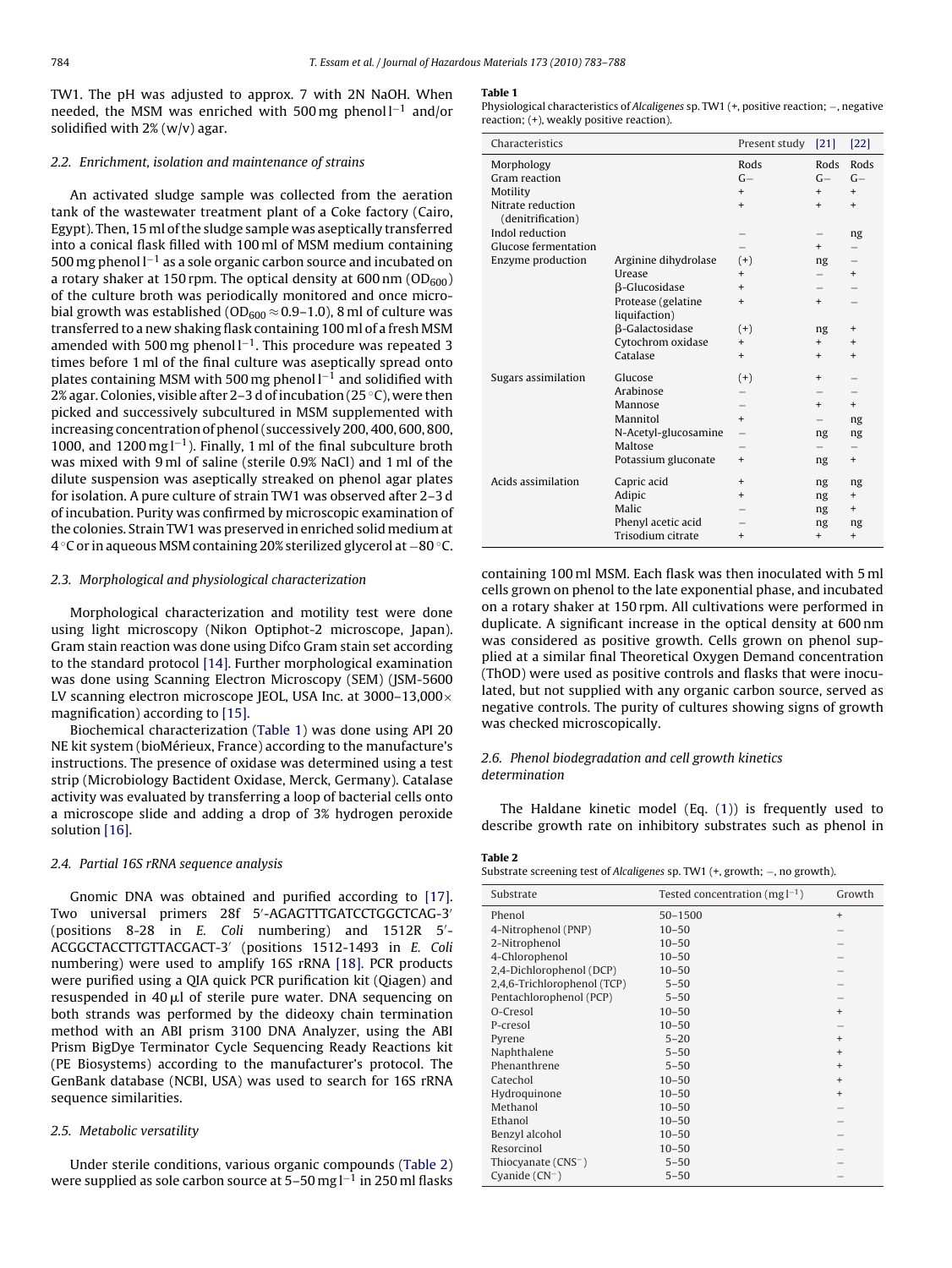<span id="page-2-0"></span>

**Fig. 1.** Determination of growth yield for initial phenol concentration of 1000 mg l−<sup>1</sup> and calibration curve between the dry cell mass (mg l<sup>−1</sup>) and the optical density (600 nm) of Alcaligenes sp. TW1.

pure or mixed cultures [\[12,19\].](#page-4-0)

$$
\mu = \mu_{\rm m} \frac{S}{K_{\rm s} + S + S^2/K_{\rm i}} \tag{1}
$$

where  $\mu$ , is the specific growth rate (h<sup>-1</sup>),  $\mu_{\rm m}$ , is the maximum specific growth rate (h<sup>-1</sup>), S, is the substrate concentration (mg  $l^{-1}$ ),  $K<sub>s</sub>$ , is the half-saturation constant of growth kinetics (mg  $l^{-1}$ ) and  $K_i$  is the inhibition constant (mg l<sup>-1</sup>).

One loop of stock culture maintained on agar slants was transferred aseptically into 250 ml baffled flasks with 100 ml of sterilized MSM enriched with 500 mg phenol l<sup>−1</sup>. Inocula of 5 ml were withdrawn from the late exponential growth phase and aseptically transferred into 250 ml baffled flasks containing 95 ml of sterilized MSM (pH 7.0) amended with phenol to final concentrations of 200–1500 mg l<sup>-1</sup> (added from a 20 g l<sup>-1</sup> stock solution using sterile 0.2  $\mu$ m syringe filters). All flasks were then incubated on a rotary shaker at 150 rpm. Samples were withdrawn periodically to record cell density and phenol concentration.

# 2.7. Analysis

To measure phenol concentration, samples were centrifuged for 10 min at 11,300  $\times$  g (Biofuge 13, Heraeus) and portions of the supernatants were analyzed using a Waters 2690 HPLC system (USA) equipped with an autosampler and a diode-array detector 996 from the same manufacturer. Elution was performed using a Supelcosil LC-8 column with a mobile phase composed of methanol/water/acetic acid (60:39:1, v/v). UV detection was performed at 280 nm and external standards were used to enable quantitative determination. The limit of detection was 1 mg  $l^{-1}$ .

Cell growth was monitored by measuring the optical density at 600 nm using a UV–vis spectrophotometer (Ultrospec® 1000, Pharmacia Biotech, Uppsala, Sweden). OD (600) values were then converted into dry cell mass (mg l−1) using a linear coefficient of 329.4 (Fig. 1).

#### **3. Results**

Incubation of activated sludge samples in MSM enriched with 500 mg phenol l<sup>−1</sup> was followed by a significant increase in OD<sub>600</sub> after 7–10 d. Following enrichment at 500 mg  $l^{-1}$ , cultivation of solid media and selection in liquid culture at increasing concentrations of phenol resulted in the isolation of strain TW1. Colonies of TW1 on phenol MSM agar plates were rough, non-pigmented, opaque, and fluorescent, with sizes ranging from 1 to 3 mm in diameter after 2–3 d incubation at 25 ◦C.



**Fig. 2.** Scanning electron microscope (SEM) pictures of Alcaligenes sp. TW1.

Light microscopy showed strain TW1 was motile, gram negative short rods. Scanning electron microscopy revealed strain TW1 was around 1  $\mu$ m in length, had no visible flagella, and was arranged singly or in clusters (Fig. 2). The investigated morphological and phenotypical characteristics of strain TW1 [\(Table 1\)](#page-1-0) were similar to those of beta Proteobacteria and Alcaligenes [\[20–22\]. T](#page-4-0)he partial 16S rRNA sequencing of strain TW1 (749 bases; Genbank accession number DQ120520) showed 100% identity to the sequence of Alcaligenes SCT1 [\[23\],](#page-4-0) which confirmed the physiological and biochemical characterization ([Table 1\).](#page-1-0)

Strain TW1 could grow aerobically on a number of aromatic compounds such as hydroquinone, catechol, o-cresol but was not able to grow on substituted aromatics (chlorophenols, 4 nitrophenol) and a number of other compounds ([Table 2\).](#page-1-0)

Strain TW1 was able to grow and utilize phenol as a sole carbon source under pH of 6.5–8.5 and at temperature of 20–37 °C. Optimum growth was recorded at room temperature (23  $\pm$  2 °C), pH 7, 150 rpm agitation, and phenol concentration of 500–700 mg l−1. The cell growth kinetics and the dependence of the specific growth rate ( $\mu$ ) on phenol concentration were well described by the Haldane model, especially during the exponential phase ([Fig. 3\).](#page-3-0) The increase in initial phenol concentration was accompanied by an increase in the lag-phase [\(Fig. 3\),](#page-3-0) a decrease in  $K_i$  [\(Fig. 4\),](#page-4-0) and a slight decrease  $Y_{x/s}$  (0.65-0.55), especially at initial phenol concentrations above 800 mg l−1. Strain TW1 kinetic parameters are listed in [Table 3.](#page-3-0)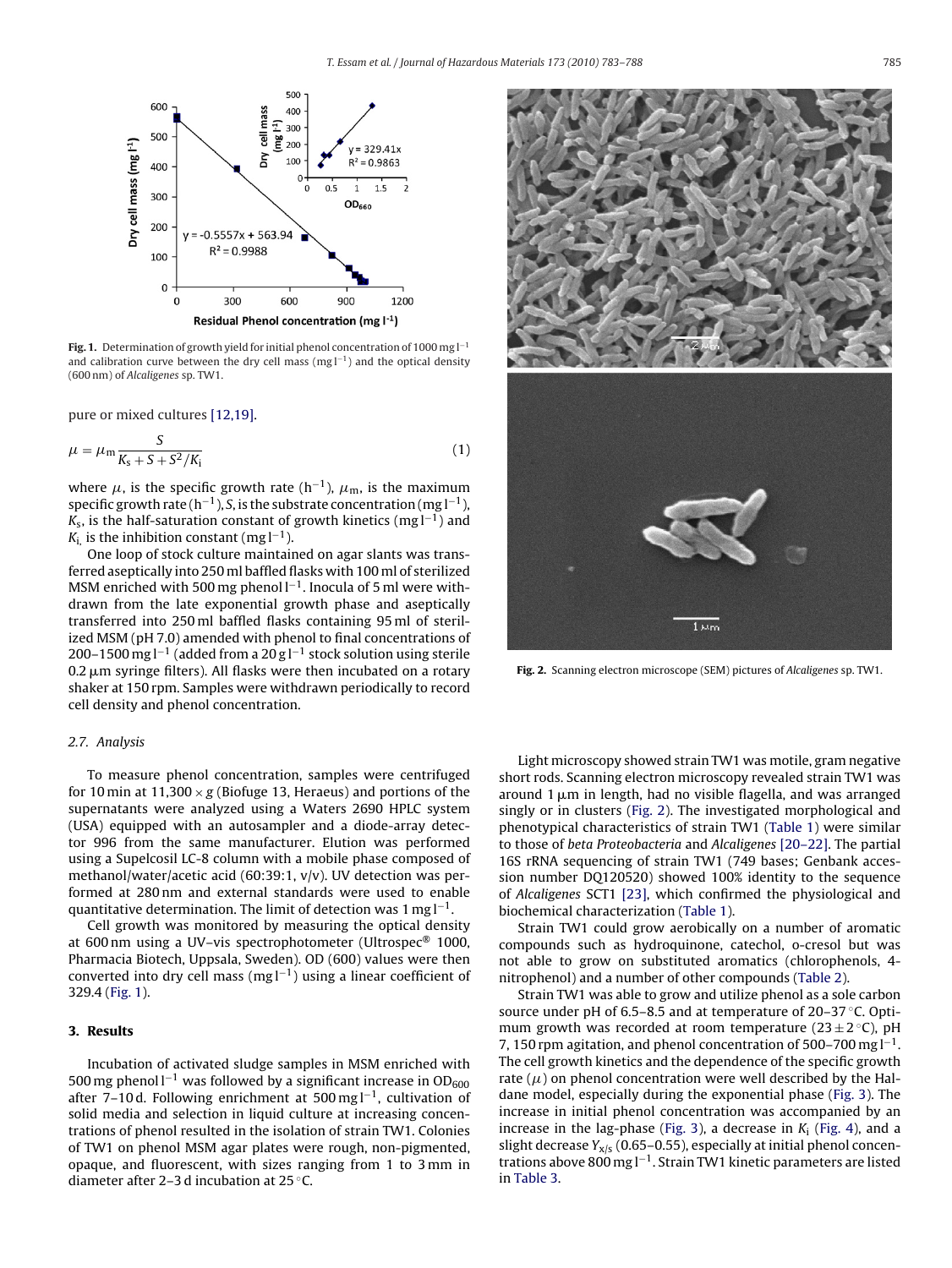<span id="page-3-0"></span>

**Fig. 3.** Simulated (lines) and observed (symbols) changes in the concentration of phenol ( $\blacksquare$ ) and dry cell mass ( $\bigcirc$ ) in cultivation baffled 250 supplied with phenol at 400 mg l<sup>-1</sup> (A), 800 mg l<sup>-1</sup> (B), 1000 mg l<sup>-1</sup> (C) or 1200 mg l<sup>-1</sup> (D) in MSM, and inoculated with 5% (v/v) of Alcaligenes sp. TW1 suspension. Data shown represents average on triplicates  $\pm$  standard deviations.

# **4. Discussion**

Alcaligenes species are well known for their ability to degrade aromatic compounds and phenol in particular [\[24–26\].](#page-4-0) Interestingly, strain TW1 could aerobically grow on Polycylcic Aromatic Hydrocarbons (PAHs) pyrene, phenanthrene, and naphthalene. Although the ability of Alcaligenes to tolerate or mineralize PAHs

has been reported [\[22,25\], s](#page-4-0)train TW1 represents, to the best of our knowledge, the first Alcaligenes isolate capable to metabolize both phenol and polycyclic aromatics.

Strain TW1 showed high tolerance and degradation capacity to phenol as it was able to completely mineralize up to 1200 mg phenol l<sup>-1</sup>. Microbial growth was inhibited at 1300–1500 mg l<sup>-1</sup> and no growth was observed at concentrations higher than 1500 mg  $l^{-1}$ .

#### **Table 3**

Comparison of growth kinetics parameters and properties of selected (maximum growth with phenol as sole source of organic carbon and energy ≥1000 mg l<sup>-1</sup>) phenol degrading pure strains or cultures (all data obtained from batch cultivations).

| Microorganism                    | Origin                                                   | Temp $(^{\circ}C)$       | Max. phenol<br>$(mg1^{-1})$ | $\mu_{m}$ (h <sup>-1</sup> ) | $K_s$ (mg $l^{-1}$ ) | $K_i$ (mg l <sup>-1</sup> ) | $Y_{X/S}$ $(gg^{-1})$    | Reference        |
|----------------------------------|----------------------------------------------------------|--------------------------|-----------------------------|------------------------------|----------------------|-----------------------------|--------------------------|------------------|
| Mixed culture                    | Soil and activated sludge<br>organisms                   | 28                       | 1000                        | 0.223                        | 5.86                 | 9345                        |                          | $[30]$           |
| Acinetobacter sp.                | Industrial activated sludge                              | 25                       | 1000                        | 0.28                         | 1167                 | 58.5                        | $0.4 - 0.6$              | $[15]$           |
| Rhizobium sp.                    | Astragalus c. modules                                    | 28                       | 1000                        | 0.054                        | 63.3                 | 735                         |                          | $[31]$           |
| Rodococcus sp.                   | Petroleum contaminated soil                              | 10                       | 1175                        |                              | $-$                  |                             |                          | $[32]$           |
| Mixed bacterial culture          | Coal wastewater treatment plant                          | $\overline{\phantom{0}}$ | 1200                        | $-$                          | $-$                  | $-$                         |                          | $[33]$           |
| Alcaligenes                      | Coke factory activated sludge                            | 25                       | 1200                        | 0.58                         | 10                   | 152-550                     | $0.55 - 0.65$            | Present<br>study |
| Mixed culture                    | Wastewater phenol plant                                  | ng                       | 1300                        | 0.251                        | 11                   | 348                         | ng                       | $[10]$           |
| Acinetobacter sp.                | Industrial sewage effluent                               | $\overline{\phantom{0}}$ | 1410                        |                              | $-$                  |                             |                          | $[34]$           |
| Triscosporon sp.                 | Petroleum contaminated soil                              | 10                       | 1410                        | $\overline{\phantom{0}}$     | $-$                  | $-$                         | $\overline{\phantom{a}}$ | $[32]$           |
| Comamonas testosteroni wild type | Industrial site soil                                     | 32                       | 1410                        | 0.52                         | 6.2                  | 996                         |                          | $[35]$           |
| Alcaligenes faecalis mutant sp.  | Activated sludge domestic<br>gasworks                    | $\overline{a}$           | 1600                        | 0.22                         | 1.55                 | 340                         |                          | $[36]$           |
| Aureobasidium pullulans          | Stainless steel production effluent                      | 30                       | 1692                        |                              |                      |                             |                          | $[37]$           |
| <b>Bacillus</b> brevis           | Phenol-formaldehyde resin factory<br>effluent and sludge | 34                       | 1750                        | $0.026 - 0.078$              | $2.2 - 29.3$         | 868-2434                    | $0.29 - 0.57$            | $[38]$           |
| Comamonas testosteroni mutant    | Methyl sulfonate mutagenesis                             | 32                       | 1880                        | 0.36                         | 22.6                 | 1908                        |                          | $[35]$           |
| Alcaligenes faecalis mutant sp.  | He-Ne laser irradiation                                  | -                        | 2000                        | 0.15                         | 2.22                 | 245                         |                          | $[36]$           |
| Candida tropicalis               | Activated sludge domestic<br>gasworks                    | 30                       | 2000                        | 0.48                         | 11.7                 | 208                         |                          | $[39]$           |
| Candida albicans                 | Petrochemical plant soil                                 | 30                       | 2256                        |                              | 160                  | 3760                        |                          | [40]             |
| Pseudomonas cepacia              | Phenol-formaldehyde resin factory<br>effluent and sludge | 30                       | 2500                        |                              |                      |                             |                          | $[38]$           |

Temp=temperature,  $\mu_{\rm m}$ , maximum specific rate constant,  $K_{\rm s}$ , half-saturation constant,  $K_{\rm i}$ , inhibition constant, and  $Y_{\rm NS}$ , yield coefficient. The Haldane model (Eq. [\(1\)\) w](#page-2-0)as used to calculate all kinetic coefficients.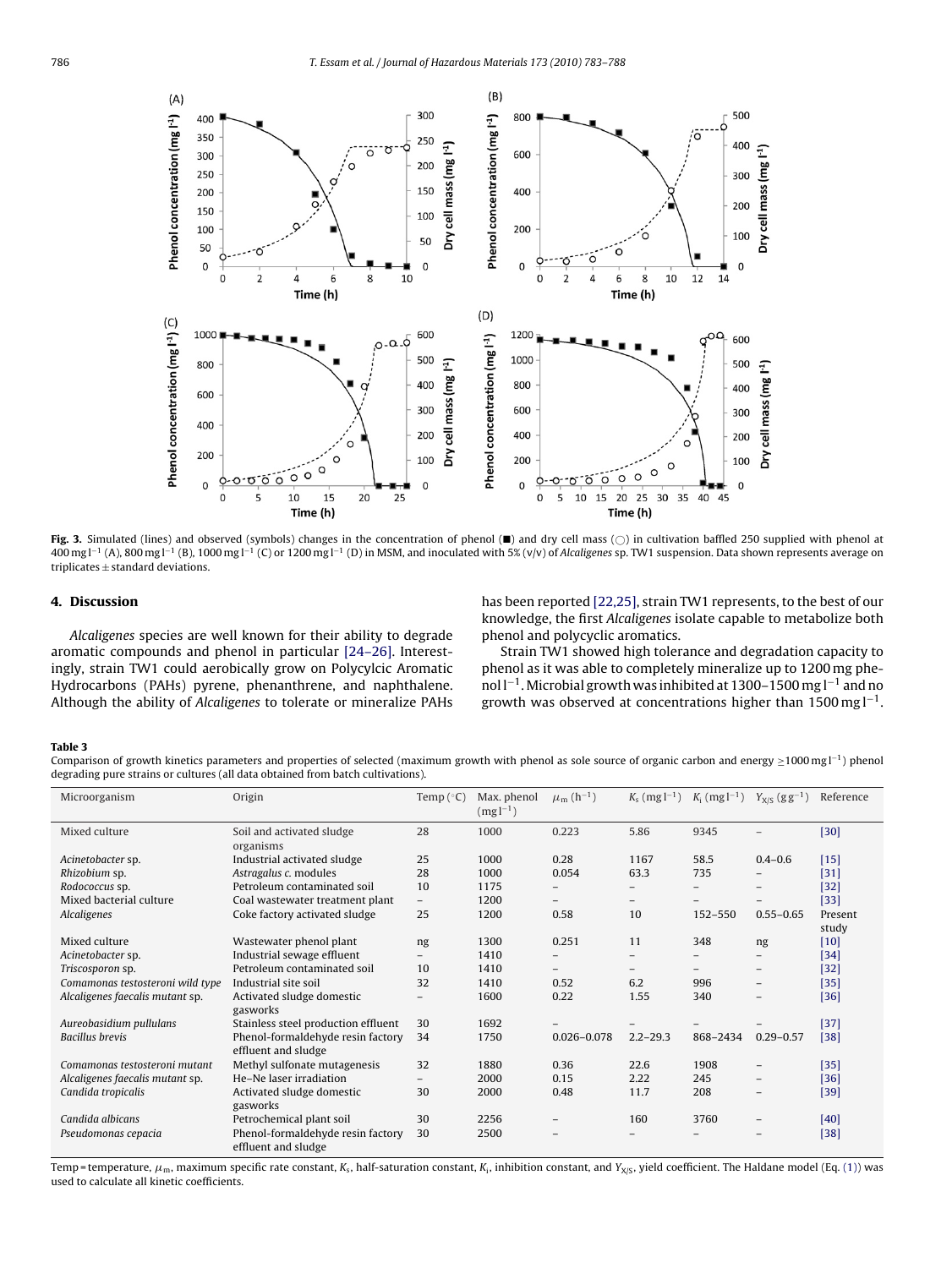<span id="page-4-0"></span>

**Fig. 4.** Relation between the inhibition constant  $(K_i)$  of Alcaligenes sp. TW1 and phenol initial concentration.

Various strains that can tolerate and mineralize phenol at initial concentrations above 1000 mg  $l^{-1}$  have been isolated, most of them during the last 5 years ([Table 3\).](#page-3-0) The capacity to tolerate and mineralize phenol at high concentration appears to be found in many microbial species (including bacteria and yeasts) isolated from different environments. Such resistance is a prerequisite to ensure efficient and stable phenol removal in continuous and especially batch treatment. However the abilities to rapidly bring down phenol concentration at satisfactory levels and thrive in the presence of other contaminants are also crucial for efficient treatment of real industrial wastewaters. In this regard, Alcaligenes sp. TW1 exhibited an interesting combination of high growth rate, high substrate tolerance and high substrate affinity similar to the best tolerant microorganisms yet isolated [\(Table 3\).](#page-3-0) The additional ability of Alcaligenes sp. TW1 to degrade several monocyclic and polycyclic aromatic compounds further confirms this strain represents a promising candidate for the biological treatment of contaminated effluents. The inhibition constant  $(K_i)$  reflects the magnitude of substrate inhibitory effect and its relation to the initial concentration.  $K_i$  was nearly constant or slightly decreased at low initial phenol concentrations (550–500 mg l<sup>-1</sup>) whereas it decreased significantly at concentrations 800 mg  $l^{-1}$  (Fig. 4). Similar trends were reported by Okaygun et al. [27] when studying the effect of phenol on activated sludge and Hao et al. [19] when studying the kinetics of phenol and 4-chlorophenol utilization by Acinetobacter species. This observation, together with the decrease in  $Y_{x/s}$ and increase in lag-phase observed at high phenol concentration suggest strain TW1 experienced greater stress and expressed new mechanisms of toxicity resistance (ranging from membrane composition modification to efflux pumps and pollutant detoxification [\[28\]\).](#page-5-0)

## **5. Conclusions**

Strain TW1 was isolated from industrial wastewater treatment plant of Coke company (Cairo, Egypt). Morphological, physiological and molecular (partial 16S rRNA) identifications located strain TW1 in the beta group of Proteobacteria as Alcaligenes. Strain TW1 was able to tolerate and grow on various monocyclic aromatic compounds and PAHs. In particular, it was able to tolerate and utilize up to 1200 mg phenol  $l^{-1}$  and its growth kinetics using phenol as a sole carbon source was well described by the Haldane model.

Alcaligenes sp. has been successfully used for the treatment of real industrial wastewater [\[29\]](#page-5-0) and strain TW1 was specifically used to treat artificial wastewater containing phenol and nitrophenol [\[41\]. T](#page-5-0)he present study confirms the potential of Strain TW1 as an efficient and versatile microorganism for the bioaugmentation of highly contaminated effluents.

#### **Acknowledgments**

This project was supported by funds from SIDA (the Swedish International Development and Cooperation Agency) administrated by the Swedish Research Council (Vetenskaprådet) under the SIDA-MENA research link program (project # 2002-6971). This work falls within the framework of the Egyptian Academy of Scientific Research and Technology's National Strategy for Biotechnology and Genetic Engineering Program which is supported by the Microbial Biotechnology Centre and the same is acknowledged.

#### **References**

- [1] G. Byrns, The fate of xenobiotic organic compounds in wastewater treatment plants, Water Res. 35 (2001) 2523–2533.
- [2] J. Powlowski, V. Shingler, Genetics and biochemistry of phenol degradation by Pseudomonas sp. CF600, Biodegradation 5 (1994) 219–236.
- [3] US EPA. <http://www.epa.gov/waterscience/methods/pollutants.htm>, last accessed 2009.
- [4] J.A. Klein, D.D., Biological treatment of aqueous wastes from usual conversion processes, Biotechnol. Bioeng. Symp. 8 (1978) 379–390.
- [5] G. Tchobanoglous, F.L. Burton, H.D. Stensel, Wastewater Engineering: Treatment and Reuse, McGraw-Hill, Boston, 2003.
- [6] T. Essam, H. Zilouei, O. El Tayeb, M.A. Amin, B. Mattiasson, B. Guieysse, Sequential UV-biological degradation of chlorophenols, Chemosphere 63 (2006) 277–284.
- [7] A. Hirvonen, M. Trapido, J. Hentunen, J. Tarhane, Formation of hydroxylated and dimeric intermediates during oxidation of chlorinated phenols in aqueous solution, Chemosphere 41 (2000) 1211–1218.
- [8] G.M. Evans, J.C. Furlong, Environmental Biotechnology: Theory and Application, John Wiley & Sons, West Sussex, England, 2003.
- [9] K.Watanabe, S. Hino, N. Takahashi, Responses of activated sludge to an increase in phenol loading, J. Ferment. Bioeng. 82 (1996) 522–524.
- [10] C.T. Goudar, S.H. Ganji, B.G. Pujar, K.A. Strevett, Substrate inhibition kinetics of phenol biodegradation, Water Environ. Res. 72 (2000) 50–55.
- [11] A. Kumar, S. Kumar, S. Kumar, Biodegradation kinetics of phenol and catechol using Pseudomonas putida MTCC 1194, Biochem. Eng. J. 22 (2005) 151–159.
- [12] Á.A.M.G. Monteiro, R.A.R. Boaventura, A.E. Rodrigues, Phenol biodegradation by Pseudomonas putida DSM 548 in a batch reactor, Biochem. Eng. J. 6 (2000) 45–49.
- [13] A. Baradarajan, S. Vijayaraghavan, T. Srinivasaraghavan, S. Musti, S. Kar, T. Swaminathan, Biodegradation of phenol by Arthrobacter and modelling of the kinetics, Bioprocess Eng. 12 (1995) 227–229.
- [14] P. Gerhardt, R.G.E. Murray, W.A. Wood, N.R. Krieg, Methods for General and Molecular Bacteriology, American society for microbiology, Washington DC, 1994.
- [15] A. Geng, A.E.W. Soh, C.J. Lim, L.C.T. Loke, Isolation and characterization of a phenol-degrading bacterium from an industrial activated sludge, Appl. Microbiol. Biotechnol. 71 (2006) 728–735.
- [16] H. Zilouei, A. Soares, M. Murto, B. Guieysse, B. Mattiasson, Influence of temperature on process efficiency and microbial community response during the biological removal of chlorophenols in a packed-bed bioreactor, Appl. Microbiol. Biotechnol. 72 (2006) 591–599.
- [17] J. Sambrook, E.F. Fritsch, T. Maniatis, Molecular Cloning: A Laboratory Manual, second ed., Cold Spring Harbor, NY, 1989.
- [18] W.G. Weisburg, S.N. Barns, D.A. Pelletier, D.J. Lane, 16S ribosomal DNA amplification for phylogenetic study, J. Bacteriol. 173 (1991) 697–703.
- [19] O.J. Hao, M.H. Kim, E.A. Seagren, H. Kim, Kinetics of phenol and chloropohenol utilization by Acinetobacter species, Chemosphere 46 (2002) 797–807.
- [20] R.G.E. Murray, D.J. Brenner, M.P. Bryant, Bergey's Manual of Systematic Bacteriology, Williams and Wilkins, Baltimore, 1984.
- [21] L. Tserovska, T. Yordanova, L. Mehandjiysk, Characterization of three bacterial strains-biodegradants of aromatic substrates, J. Cult. Collections 4 (2005) 43–47.
- [22] H. Kiyohara, K. Nagao, K. Kouno, K. Yano, Phenanthrene-degrading phenotype of Alcaligenes faecalis AFK2, Appl. Environ. Microbiol. 43 (1982) 458–461.
- [23] S. Ozeki, I. Baba, N. Takaya, H. Shoun, A novel c1using denitrifiers Alcaligenes sp. STC1 and its genes for copper-containing nitrite reductase and azurin, Biosci. Biotechnol. Biochem. 65 (2001) 1206–1210.
- [24] S.H. Baek, K.H. Kim, C.R. Yin, C.O. Jeon, W.T. Im, K.K. Kim, S.T. Lee, Isolation and characterization of bacteria capable of degrading phenol and reducing nitrate under low-oxygen conditions, Curr. Microbiol. 47 (2003) 462–466.
- [25] V. Andreoni, L. Cavalca, M.A. Rao, G. Nocerino, S. Bernasconi, E. Dell'Amico, M. Colombo, L. Gianfreda, Bacterial communities and enzyme activities of PAHs polluted soils, Chemosphere 57 (2004) 401–412.
- [26] S. Fedia, M. Carnevalia, F. Favab, A. Andracchioc, S. Zappolic, D. Zannonia, Polychlorinated biphenyl degradation activities and hybridization analyses of fifteen aerobic strains isolated from a PCB-contaminated site, Res. Microbiol. 152 (2001) 583–592.
- [27] M.S. Okaygun, L.A. Green, A. Akgerman, Effects of consecutive pulsing of an inhibitory substrate on biodegradation kinetics, Environ. Sci. Technol. 26 (1992) 1746–1752.